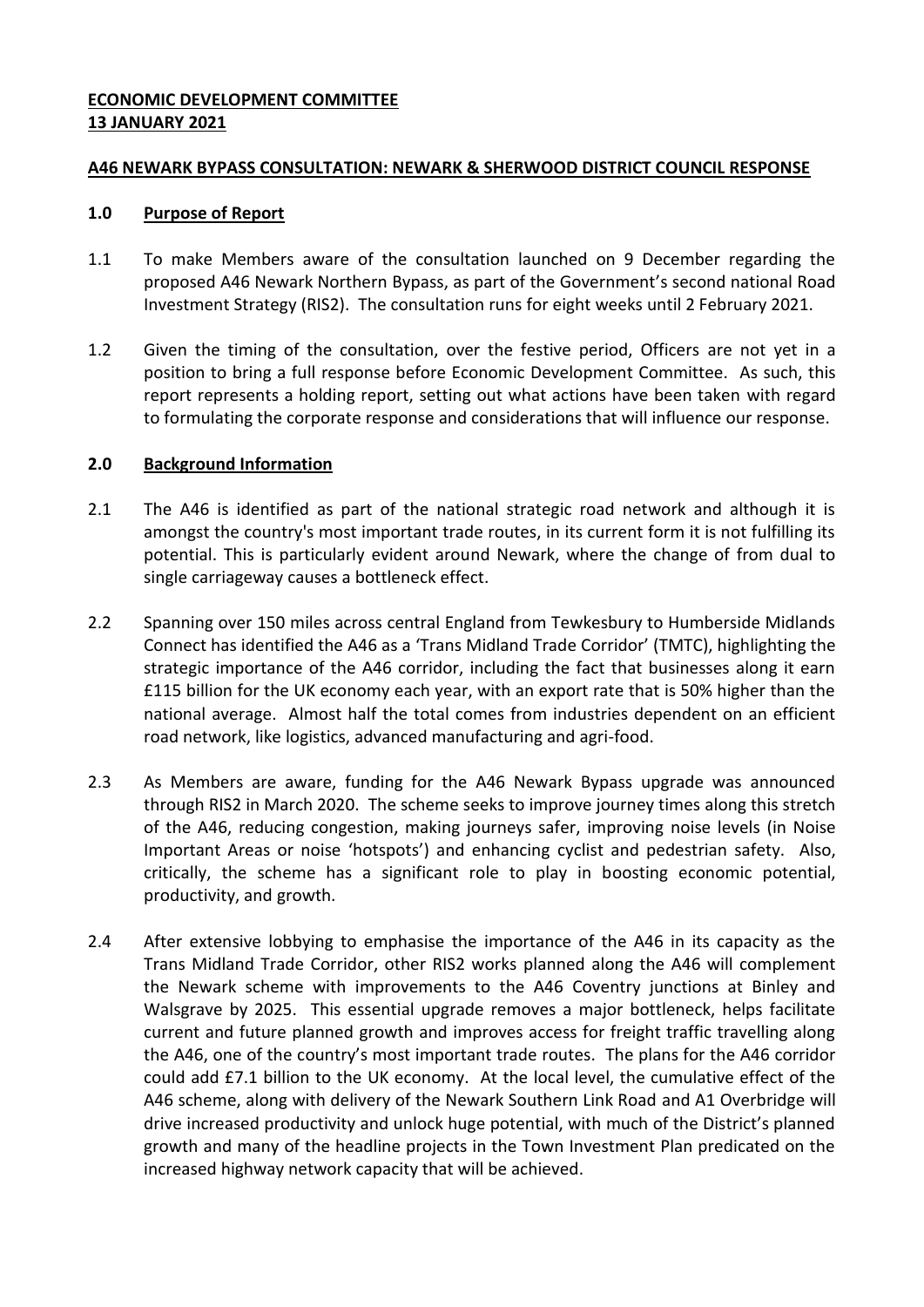# **3.0 Proposals**

# *Options for Consultation*

- 3.1 On 9 December 2020 Highways England (HE) launched its consultation on the A46 route design options. Having considered alternative routes for the A46, HE has concluded that widening the existing road to a dual carriageway, providing two lanes in each direction between the Farndon and Winthorpe Junctions, is the most effective solution. This approach performed best against the project objectives and can be delivered within the budget available, subject to detailed value for money assessments.
- 3.2 Both options would include a new link and a new bridge over the A1 to the north of the existing bridge, along with improved access to the A1 by removing A46 through-traffic from the Brownhills and Friendly Farmer roundabouts, allowing them to operate better. The critical differences between the options lie in the approach taken to negotiating the existing junctions at Newark Cattlemarket and at Winthorpe. The HE consultation brochure (provided as an **appendix** to this report) sets out the differences in more detail and summarises the potential impacts of each option.
- 3.3 Although on face value the consultation identifies two options for the road design, the official response form provided by HE allows for a more nuanced approach, including a number of multiple choice questions and some requiring respondents to rank elements in order of preference. Importantly, it appears that the response form allows supporting of a hybrid options, combining elements of both Option 1 and Option 2, pertaining to the Cattlemarket and Winthorpe roundabouts.

### *Shaping a Corporate Response*

- 3.4 It is imperative that the District Council responds to the Highways England consultation proposals in a comprehensive manner, in order to positively influence the decision-making process. The challenge for Officers and Members alike is to be representative of the needs and concerns of local residents and businesses, whilst being cognisant of the strategic importance of the road and how this part of the A46 fits within the bigger picture of the A46 corridor as a whole.
- 3.5 The Council's response will give consideration to the merits and the potential impacts of each proposal, at the design phase, during construction (scheduled to commence in 2025) and once operational. Issues to consider may include, but are not limited to:
	- Benefits of the proposals economic growth and congestion reduction
	- Road traffic/congestion and management
	- Road safety
	- Journey times
	- Contaminated land
	- Air quality
	- Noise
	- Heritage
	- Landscape
	- Ecology
	- Flood risk and drainage
	- Climate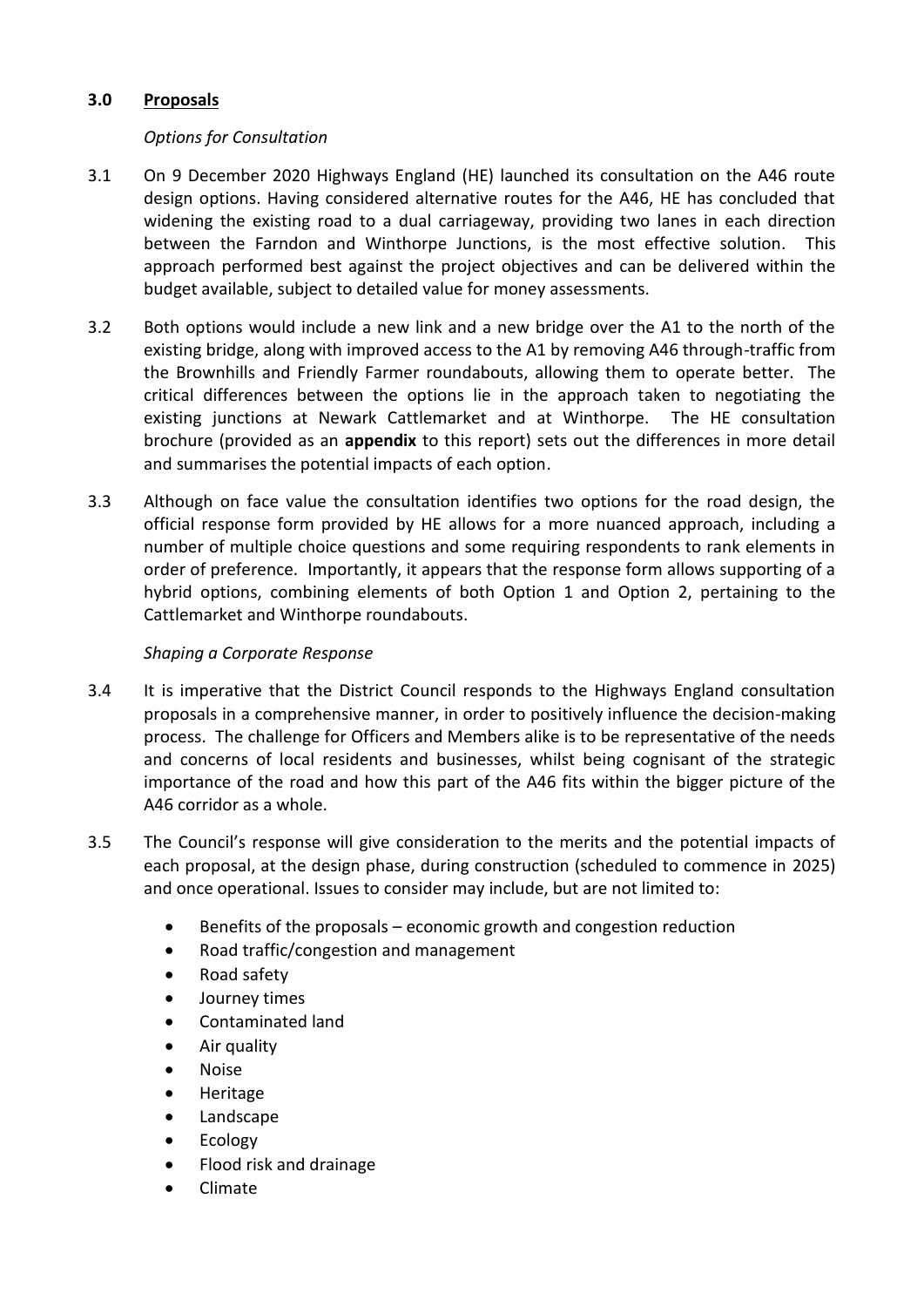- 3.6 With the above considerations in mind, it should be noted at this stage that the environmental impacts of the scheme will be addressed and appropriate means of mitigation identified on the basis of the work likely triggering the need for an Environmental Impact Assessment.
- 3.7 In formulating a response the Planning Policy & Infrastructure Team is collating comments from Business Managers, relevant to their technical areas of expertise and, as would be the case when determining planning applications at District-level, we will engage with Nottinghamshire County Council colleagues to seek technical advice where relevant issues cannot be fully assessed in-house. Furthermore, Officers have worked proactively with HE prior to the launch of consultation, helping to identify relevant local stakeholders to ensure a wide coverage in terms of engagement and continue to work with HE colleagues to facilitate engagement with the Business community and developers that are operating in the area.
- 3.8 Following initial queries raised by some Members, Officers are taking time to engage with different sections of the community and landowners affected by the proposals in each option. The village of Winthorpe, to the east of the A1 is notable in this respect, given the proposed eastbound carriageway of the new section of the A46 would, to a greater or lesser extent under each option, move closer to the edge of the built-up area of the village than the existing road. Officers will therefore undertake site visits as necessary to assess the potential magnitude of these impacts  $-$  in terms of the potential noise impact on properties, particularly due to the proposed proximity of the carriageway in Option 2 and, more generally, the potential harm to the significance of heritage assets. Officers will also be liaising with the Gypsy and Traveller communities likely to be affected or who need to be engaged in the consultation process.

### *Factors Influencing the Council's Response*

- 3.9 The Council, as Members will be aware from years of lobbying, wholly supports the principle of the proposal to upgrade the A46 Newark Bypass given the very clear local and strategic benefits it will deliver. This is confirmed in the Community Plan and Local Development Framework Amended Core Strategy, with the latter document identifying amongst its strategic objectives the intention to 'support and lobby for plans to improve the A46'. Similarly, Policy NAP1 gives explicit support to the implementation of strategic highway schemes 'A46 Link Capacity, Newark-on-Trent Bypass; A46/A617 Cattlemarket Roundabout; A46 Roundabout at Farndon; A1/A17/A46 Roundabout; and A1/A46 Brownhills Roundabout. The proposed work to the A46 is therefore critical in helping the Council deliver the planned growth set out in the Amended Core Strategy and in ensuring that Newark achieves its potential.
- 3.10 At this stage, Option 2 for the Cattlemarket roundabout offers 'grade separation' of the A46 from Great North Road. This is considered to be highly preferable with regard to traffic flows and journey times on the A46 itself. From a road safety point of view this option would reduce the likelihood of tailbacks from Newark in-bound traffic associated with the Castle Station level crossing impeding traffic flows on the A46, as is commonly encountered with the current road arrangement. However, conversely, there is also a greater likelihood of the flyover structure with this option having a greater visual impact on the surrounding area, while the aforementioned impacts of Option 2 on the village of Winthorpe means that a hybrid approach may be preferable.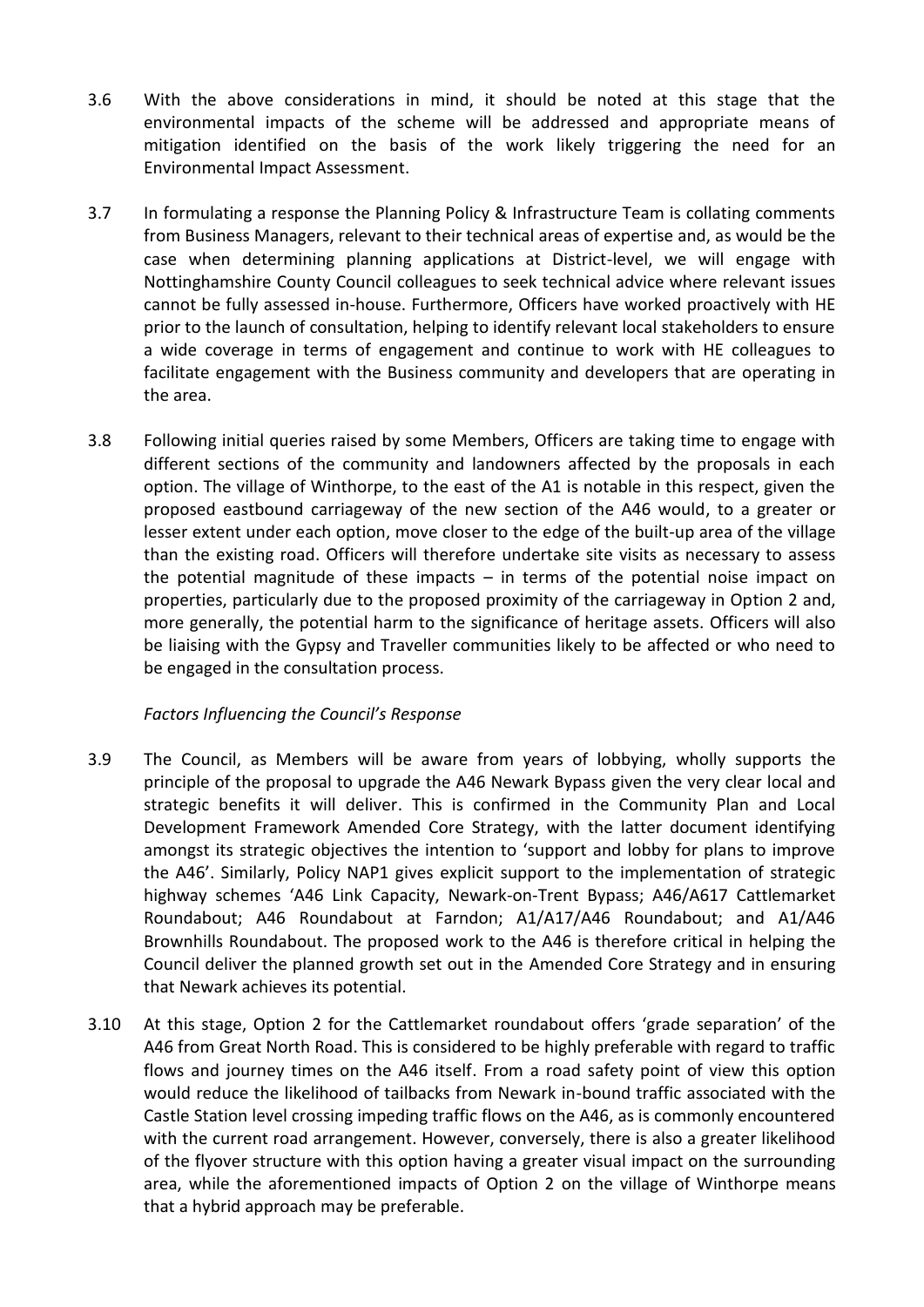- 3.11 Other aspects to consider will include the potential land-take associated with each option and any implications for other transport infrastructure.
- 3.12 Alongside the above highways works, NSDC also contend that while the work to the A46 is being carried out adjacent to the Newark 'flat crossing' over the East Coast Main Line (ECML) (where the Nottingham-Lincoln line intersects with the ECML – the last remaining flat crossing on the Network Rail network), the rail crossings should also be grade separated or at least this possibility protected for intervention at a later date.

## **4.0 Equalities Implications**

- 4.1 Much of the wider community of Newark has been directly consulted on the A46 proposals by post. Those residents more directly impacted by the proposals have, accordingly, received more detailed information. The Council's Communications Team has also been sharing the programme of social media activity from Highways England. Officers are nevertheless mindful that many members of the community may struggle to engage with the proposals and have advised HE of potential 'hard-to-reach' requiring special consideration, including members of the travelling community situated on Tolney Lane which, of course, sits immediately adjacent to the A46.
- 4.2 The current COVID-19 crisis amplifies the problems that would ordinarily be encountered in the arena of public consultation, given that face-to-face engagement and the scope to put on public events is diminished, relying primarily on on-line events and also requiring that people have access to a compatible digital device in order to access consultation material. Highways England have therefore provided a telephone number for people to contact them directly if they are not able to engage online.
- 4.3 From the Council's perspective, the A46 is identified as a key piece of infrastructure in the Local Development Framework and in the Community Plan. Preparation of the former (in the form of the Amended Core Strategy) required that all policies were subject to appraisal against the Integrated Impacts Assessment (IIA). The IIA incorporates a Sustainability Appraisal, Strategic Environmental Assessment, Equalities Impact Assessment (EqIA) and Health Impact Assessment (HIA). The EqIA is a way of demonstrating the District Council is fulfilling the requirements of the Public Sector Equality Duty contained in section 149 of the Equality Act 2010.

### **5.0 Digital Implications**

**5.1** There are no direct digital implications arising from this report.

### **6.0 Financial Implications FIN20-21/4602**

6.1 There are no financial implications arising from this report.